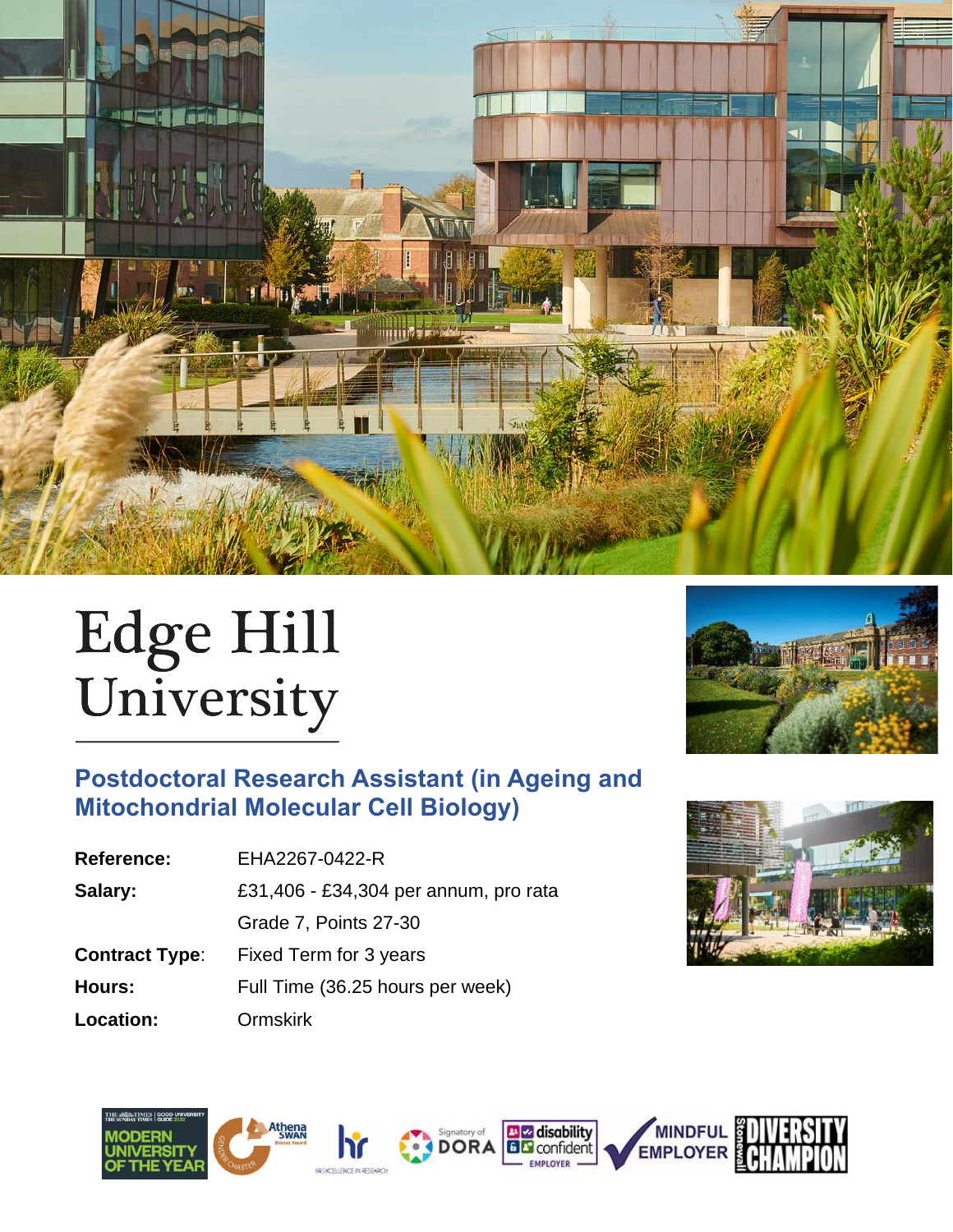**It is important to note that this job description is a guide to the work you will initially be required to undertake. It may be changed from time to time to meet changing circumstances. It does not form part of your contract of employment.** 

| Job Description for the post of:                                                                       |                                                     | Edge Hill<br>University |
|--------------------------------------------------------------------------------------------------------|-----------------------------------------------------|-------------------------|
| <b>Posttdoctoral Research Assistant (in Ageing and Mitochondrial</b><br><b>Molecular Cell Biology)</b> |                                                     |                         |
| <b>Full Time</b><br><b>Fixed Term for 3 years</b><br>EHA2267-0422-R                                    |                                                     |                         |
| <b>Accountable to:</b>                                                                                 | <b>Professor Paul Ashton, Head of Department</b>    |                         |
| <b>Reporting to:</b>                                                                                   | Professor Luminita Paraoan, Research Project Leader |                         |

# **About the Role**

We are looking for a motivated and enthusiastic post-doctoral research assistant to join the Molecular Cell Biology and Mechanisms of Disease Group led by Professor Luminita Paraoan, in the Department of Biology at Edge Hill University. The project is central to the main area of interest in the group, specifically biology and function of the retinal pigment epithelium (RPE) in health, ageing and disease. The project aims to use innovative advanced *in vitro* cell-based models to characterise the role of mitochondrial dynamics and the mechanism of the endoplasmic reticulum-mitochondrial communication in ageing retinal pigmented epithelium in the context of identifying new therapeutic interventions for age-related macular degeneration (AMD).

**Project background:** Mitochondrial damage in the RPE, which is considered the initial site of insult in AMD, is ubiquitous in ageing and AMD. Indeed while ageing represents the highest risk factor for developing macular disease, more so than any individual genetic or enviromental factor, the RPE is particularly susceptible to age-related changes due to its post-mitotic, terminally differentiated, non-regenerative nature, and its intense metabolic activity throughout life. A common observation in the ageing RPE, as well as in the RPE of AMD patients, is the presence and accumulation of dysfunctional/damaged mitochondria, with very little understanding at molecular level of how this occurs and progresses, and how it leads to AMD-related RPE dysfunction. We will elucidate important mitochondrial regulatory processes affected by age in RPE cells, especially changes affecting mitochondrial dynamics and newly identified endoplasmic reticulum (ER)-mitochondria communication, providing much needed insight into fundamental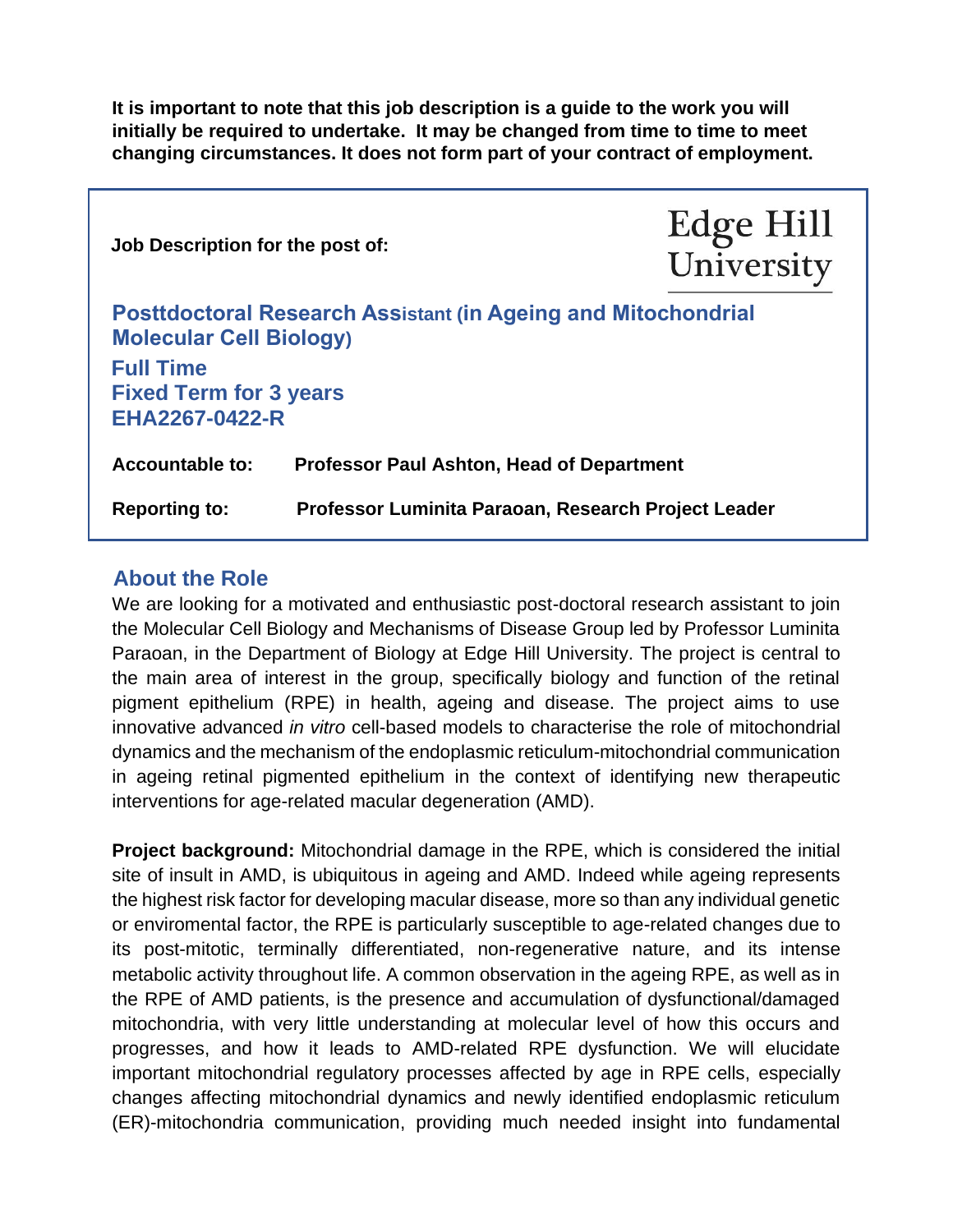molecular mechanisms underpinning the decline of RPE function. Given the importance of the mitochondria in the highly metabolically active RPE cells, boosting mitochondrial health in ageing/AMD RPE cells is a promising therapeutic option. The knowledge gained from this project will be essential for understanding the molecular mechanisms that damage the RPE to initiate and progress AMD, which in turn is required for advancing the disease management and development/assessment of early-stage, novel therapeutic strategies targeting key pathophysiological mechanisms.

You should have (or have already submitted) a PhD in biochemistry or molecular/cell biology, with an excellent educational and research record, inquisitive mind and exceptional drive for innovative research. It is expected that you will apply your research skills to a stimulating project and be willing to master new and existing techniques. You will be responsible for taking initiatives and responsibilities, under supervision of the principal investigator, in the planning of research, developing and applying suitable techniques and obtaining valid experimental data. You will be responsible for data analysis, records of findings, internal and external presentation of your data, attendance at conferences as necessary, preparing reports for research sponsors, drafting and preparation of publications for refereed journals, contribution to writing bids for research grants. You will have opportunities to undertake instruction of practical work of PhD, Masters and undergraduate students as agreed. It is expected that you will engage with the national and international collaborations of the group, and promote the reputation of the laboratory, Faculty and wider University.

The Department of Biology at Edge Hill University is a recently established department undergoing considerable investment in infrastructure, equipment and staffing. Research involves molecular basis of human disease, genetic and cell-based therapies, biology of ageing, embryology, population genetics, disease vectors and parasites, microbiology. Purpose-built research laboratories are based in the Technology Hub and provide facilities for all areas of biology, particularly cell culture, molecular biology, microscopy (Leica DMi8 live cell imaging microscope and a Zeiss Axio Observer with optical tweezers genetics and a £500K JEOL SEM/TEM suite), histology, microbiology. Other facilities including teaching spaces are housed in the main Biosciences building. It is anticipated that a further new joint Biomedical Science/Medical School building will be opened in 2023.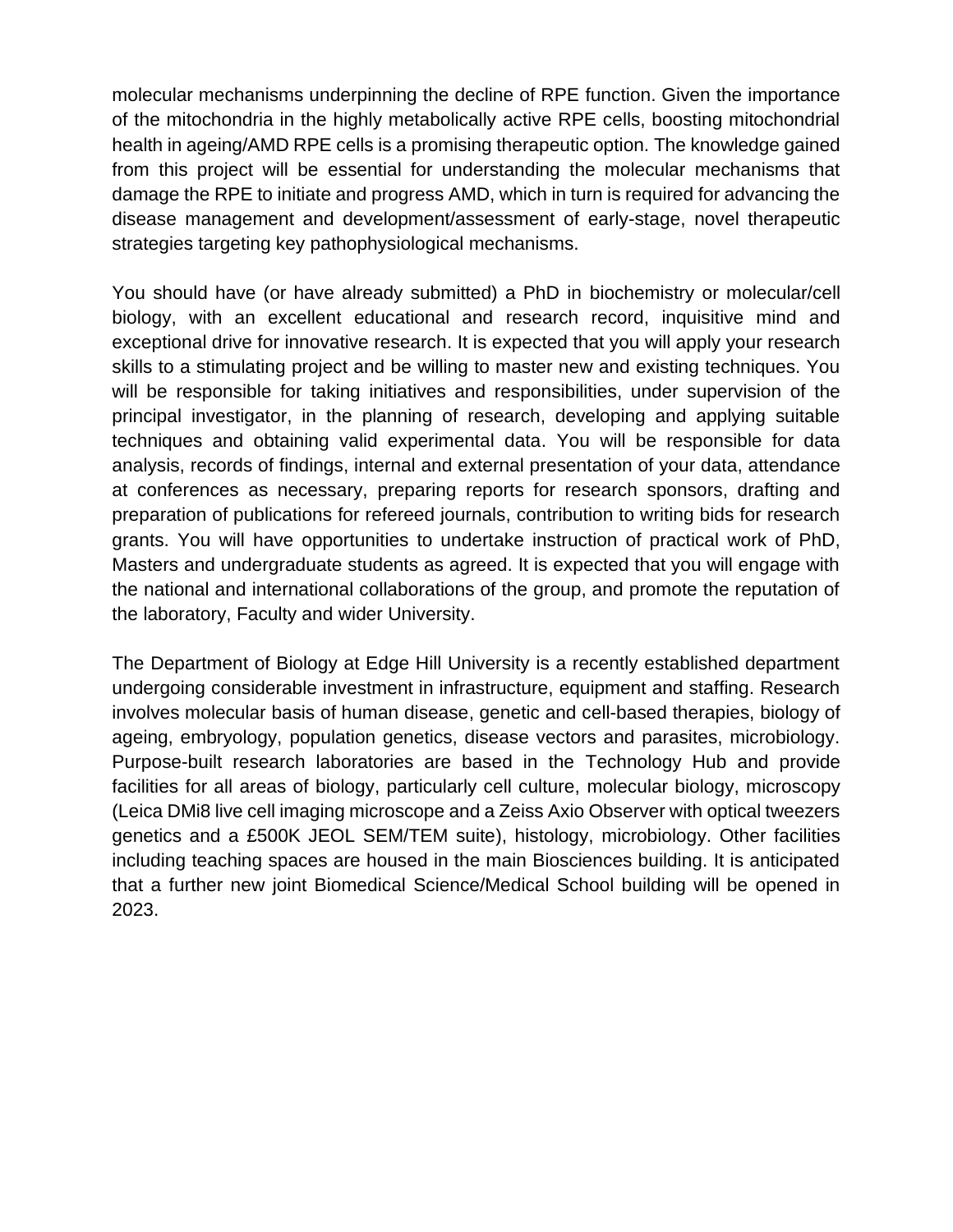# **Duties and Responsibilities**

The post holder will be expected to:

- 1. Engage positively in research activity in the broad area of Molecular Cell Biology of Ageing under the direction of the principal investigator.
- 2. Complete high quality research in the area of RPE ageing biology and associated subject areas, leading on elements of the project, under the direction of the PI. This includes being responsible for data acquisition and analysis, records of findings, internal and external presentation of your data, preparing reports for research sponsors, drafting and preparation of publications for refereed journals and contributing to writing bids for research grants.
- 3. Publish research outputs in leading peer-reviewed journals with an international audience, as lead author where appropriate.
- 4. Effectively disseminate research findings at internal and external scientific meetings and conferences, making research accessible to lay and expert audiences.
- 5. Engage with relevant academic and professional networks through active membership of societies, associations etc.
- 6. Contribute to the development of effective applications for research funding from both research councils and other external sources in collaboration with the project lead/principal investigator and others.
- 7. Explore opportunities for enterprise activity, knowledge exchange income and/or consultancy in this and related areas.
- 8. Contribute to the delivery of teaching at undergraduate and taught postgraduate level.
- 9. Assist in the supervision of third year undergraduate dissertation students and taught Masters within the area of research expertise.
- 10.Ensure that their skills and technical competence are kept under review and enhanced where required to enable them to utilise specialist equipment and software used in the research projects.
- 11.Assist in the development of the research skills of postgraduate students; for example, as part of a postgraduate supervisory team and/or through the delivery of practical workshops.
- 12.Contribute to relevant departmental and research group meetings.
- 13.Undertake additional duties, as required by the project lead/principal investigator or Head of Department.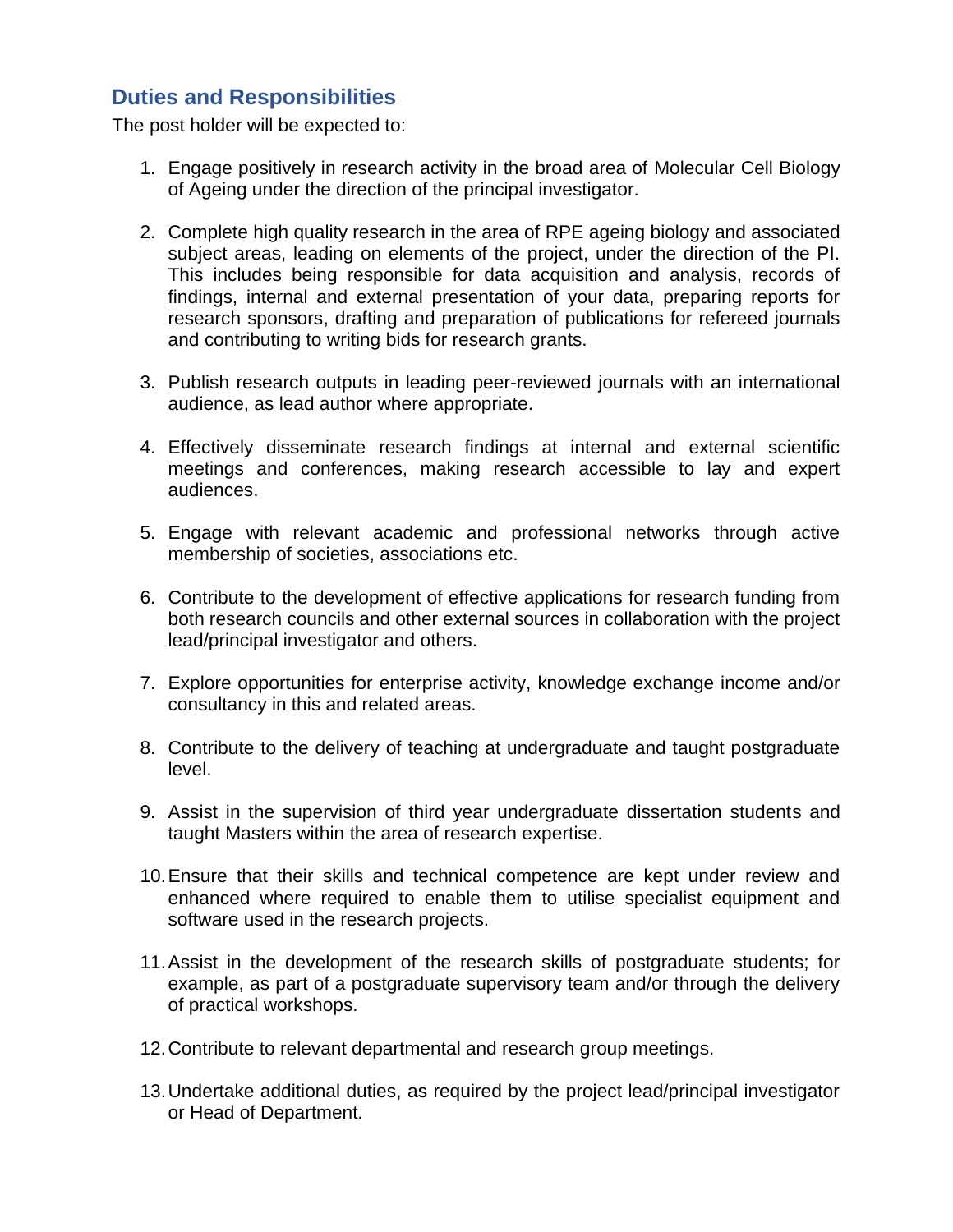### **In addition to the above all Edge Hill University staff are required to:**

- a) Adhere to all Edge Hill's policies and procedures, including Equality and Diversity and Health and Safety
- b) Respect confidentiality: all confidential information should be kept in confidence and not released to unauthorised persons
- c) Undertake appropriate learning and development activities as required
- d) Participate in Edge Hill's Performance Review and Development Scheme
- e) Adhere to Edge Hill University's environmental policy and guidelines and undertake tasks in a sustainable manner
- f) Demonstrate excellent Customer Care in dealing with all customers

| Salary:               | £31,406 - £34,304 per annum, pro rata |
|-----------------------|---------------------------------------|
|                       | Grade 7, Points 27-30                 |
| <b>Contract Type:</b> | Fixed Term for 3 years                |
| Hours:                | Full Time (36.25 hours per week)      |

**Candidates should note that shortlisting will be based on information provided on the application form with regard to the applicant's ability to meet the criteria outlined in the Person Specification attached.**

**Internal staff wishing to apply for a fixed term role as a secondment opportunity must discuss this with their existing line manager before applying.**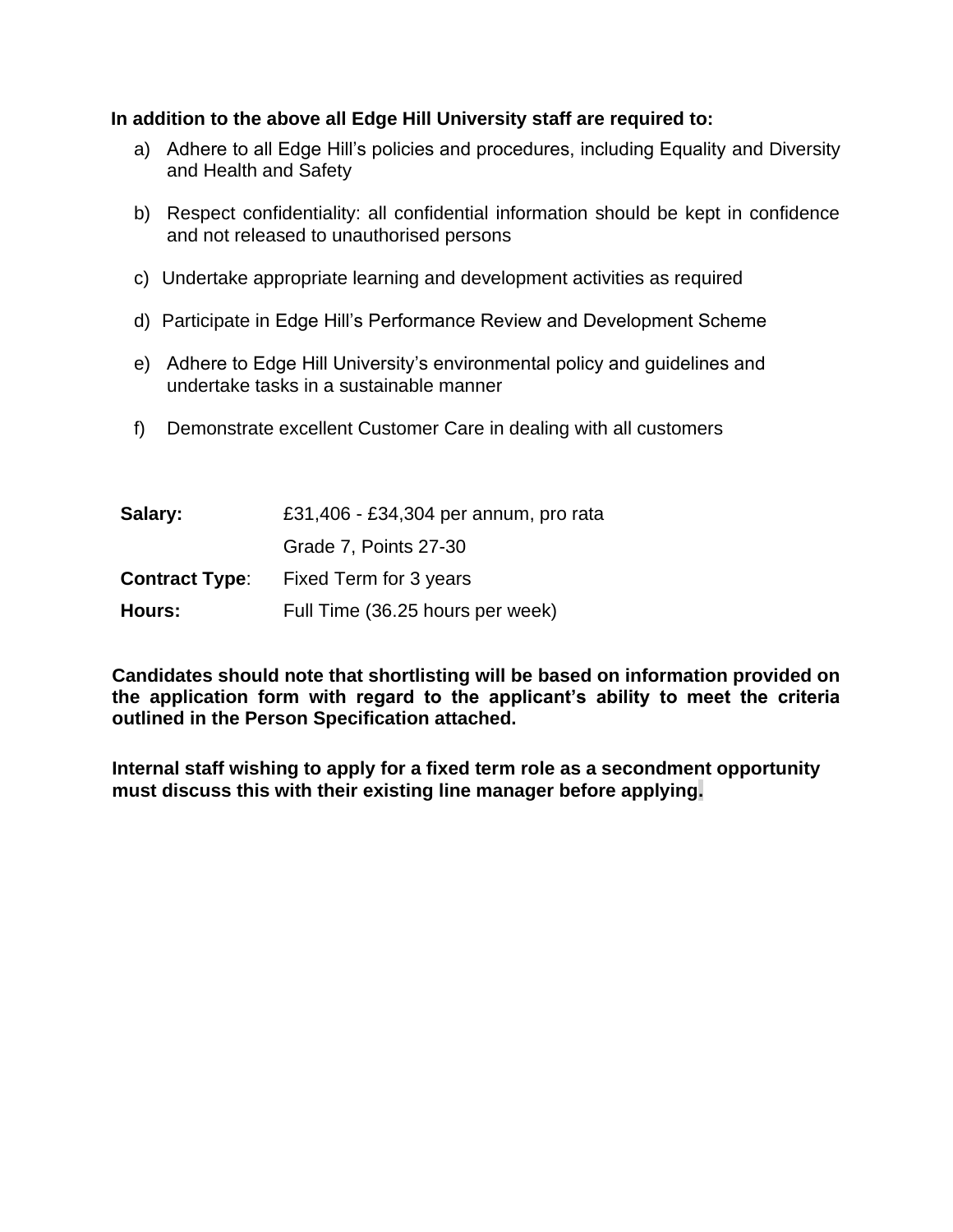**Person Specification for the post of:**



# **Postdoctoral Research Assistant (in Ageing and Mitochondrial Molecular Cell Biology) Full Time Fixed Term for 3 years EHA2267-0422-R**

 Please note that applications will be assessed against the Person Specification using this criteria. Applicants should provide evidence of their ability to meet the following:

|    |                                                                                                                                                                                                                                                                                                                                 | <b>Essential</b> | <b>Desirable</b> | *Method of<br>assessment<br>(A/I/S/T/P) |
|----|---------------------------------------------------------------------------------------------------------------------------------------------------------------------------------------------------------------------------------------------------------------------------------------------------------------------------------|------------------|------------------|-----------------------------------------|
|    | <b>Qualifications</b>                                                                                                                                                                                                                                                                                                           |                  |                  |                                         |
| 1. | PhD (or expect to hold shortly) in biochemistry,<br>molecular/cell biology or a related biological science<br>discipline, with excellent educational background.                                                                                                                                                                | $\star$          |                  | A                                       |
|    | <b>Experience and Knowledge</b>                                                                                                                                                                                                                                                                                                 |                  |                  |                                         |
| 2. | Detailed knowledge and practical experience of:<br>Molecular cell biology techniques applicable to gene<br>expression and analysis. Development and use of in<br>vitro cell-based models, preferably using<br>CRISPR/Cas9 gene editing.<br>Desirable: Experience in iPSC culture/differentiation,<br>mitochondrial cell biology | $\star$          | $^\star$         | A/S/I                                   |
| 3. | Previous experience of conducting high quality<br>research involving: Cell culture, relevant<br>molecular/cell biology, cell function assays and<br>biochemical approaches. Microscopy, preferably<br>live-cell/confocal microscopy.<br>Desirable: Bioinformatics analysis.                                                     | $\star$          |                  | A/S/I                                   |
| 4. | Experience of publishing high quality academic peer<br>reviewed articles, appropriate for stage of career                                                                                                                                                                                                                       | $\star$          |                  | A/S/I                                   |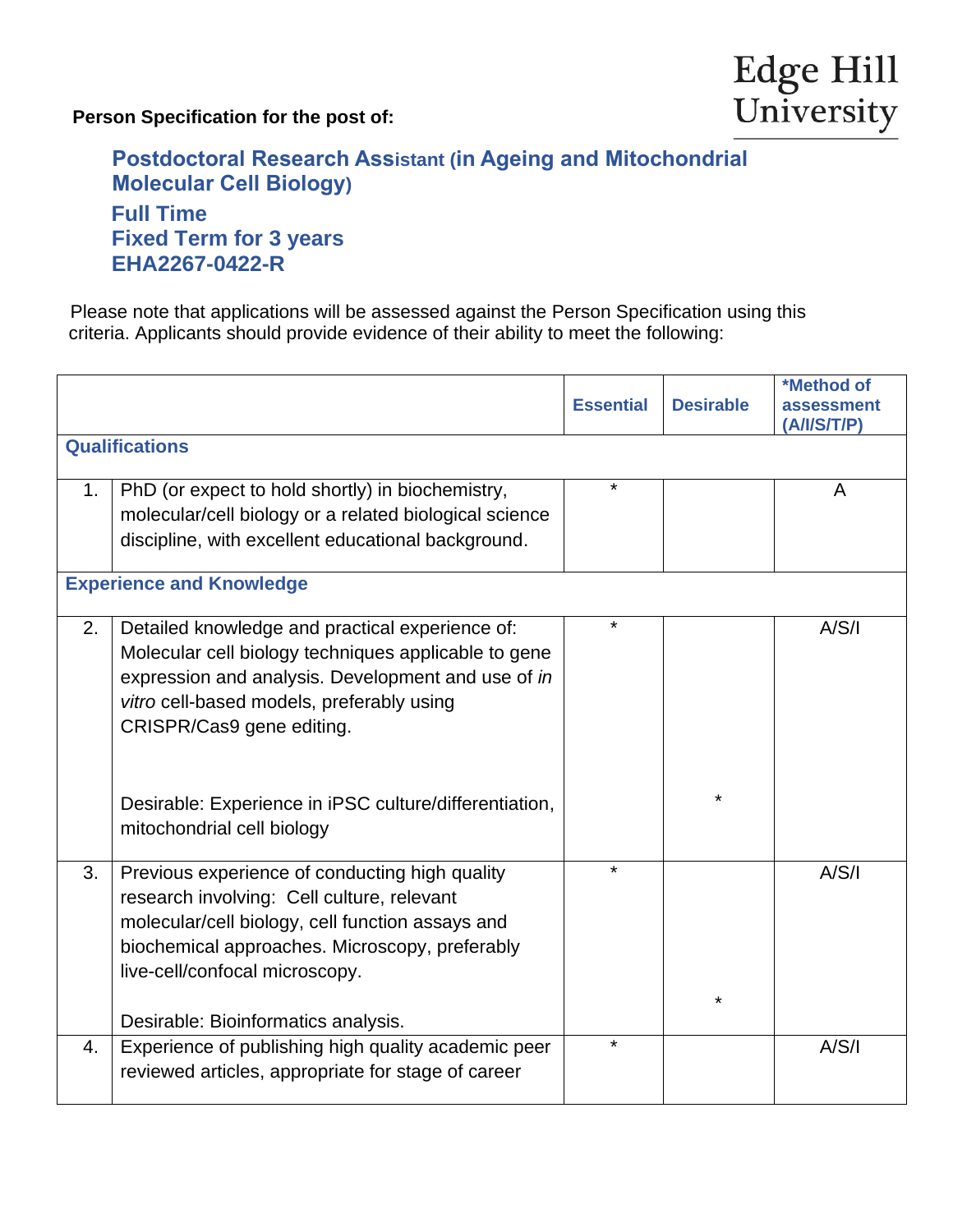|    | Experience of interpreting results and able to use<br>this to generate new research ideas.             |         |     |
|----|--------------------------------------------------------------------------------------------------------|---------|-----|
| 5. | Experience of working in the Higher Education<br>sector                                                | *       | A   |
| 6. | Experience of working in multi-disciplinary research                                                   | *       | S/I |
| 7. | Knowledge of the processes involved in preparing<br>and submitting research funding proposals          | *       | S/I |
| 8. | Experience of teaching undergraduates and<br>postgraduates, including supervising research<br>projects | $\star$ | S/I |

| <b>Abilities/Skills</b> |                                                                                                                                                                                                                                                                                   |         |  |      |
|-------------------------|-----------------------------------------------------------------------------------------------------------------------------------------------------------------------------------------------------------------------------------------------------------------------------------|---------|--|------|
| 9.                      | Able to communicate new and complex information<br>effectively, both verbally and in writing, engaging the<br>interest and enthusiasm of the target audience (both<br>lay and expert). Ability to interpret timely and<br>thoroughly experimental data and IT/statistical skills. | ¥       |  | S/IP |
| 10.1                    | Able to present research results at department<br>meetings and conferences                                                                                                                                                                                                        |         |  | I/P  |
| 11.1                    | Excellent project planning and time management<br>skills, able to work on own initiative and prioritising<br>work effectively to meet deadlines                                                                                                                                   | $\star$ |  | S/I  |
| 12.                     | Highly motivated with excellent technical skills, able<br>to optimise and progress project, to work<br>independently and without supervision as well as<br>part of a team                                                                                                         | $\star$ |  | S/I  |
| 13.                     | Ability to operate flexibly and reliably, adapting to<br>change as required                                                                                                                                                                                                       | ¥       |  | S/I  |
| 14.                     | Able to develop and maintain effective working<br>relationships at all levels                                                                                                                                                                                                     | $\star$ |  | S/I  |
| 15.                     | Able to work within ethical guidelines and maintain<br>high levels of research integrity at all times                                                                                                                                                                             | $\star$ |  | S/I  |